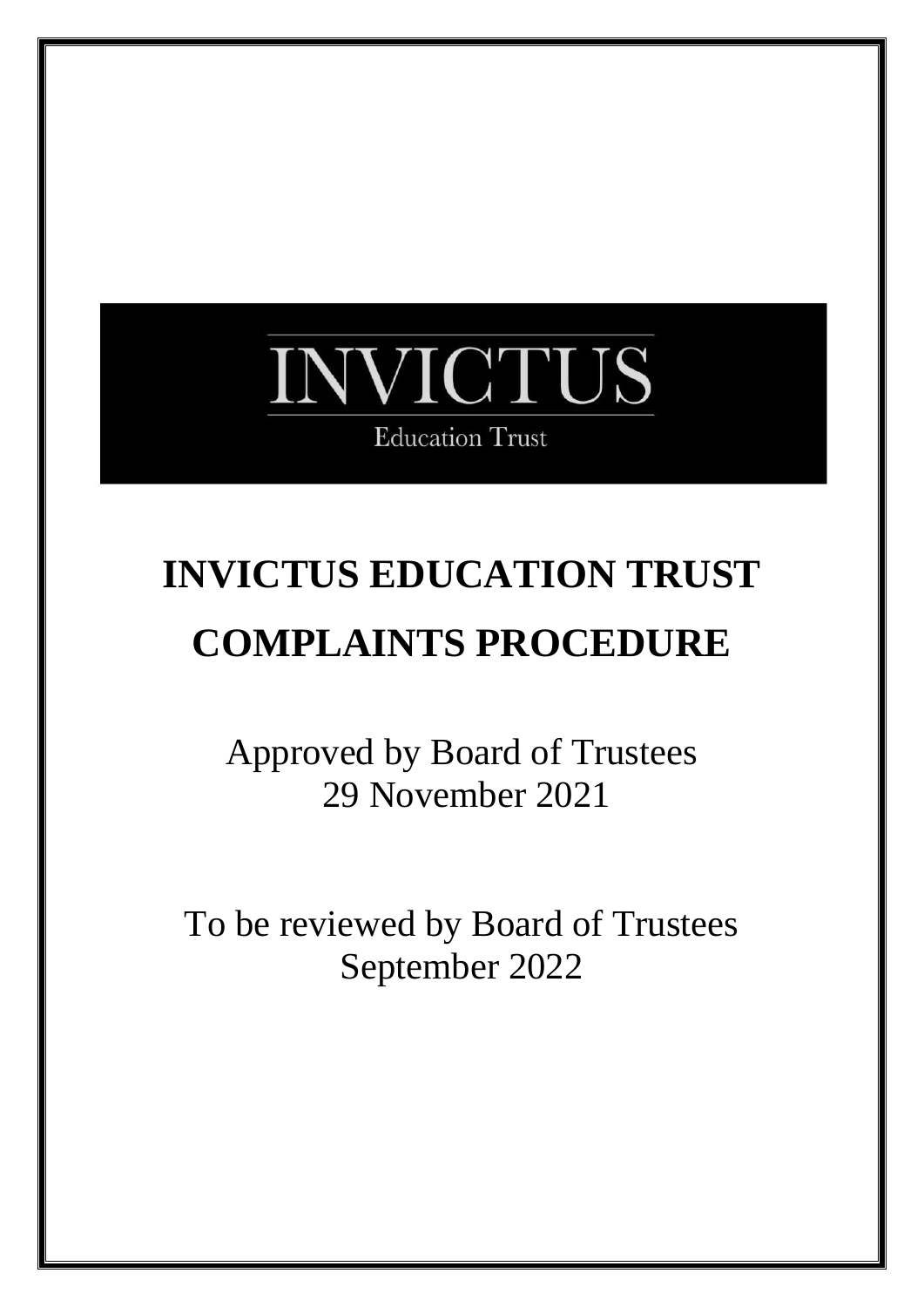# **Contents Page**

| 1.  | Who can make a complaint                                      | Page 3         |
|-----|---------------------------------------------------------------|----------------|
| 2.  | The difference between a concern and a complaint              | Page 3         |
| 3.  | How to raise a concern or make a complaint                    | Page 3         |
| 4.  | Who to raise a concern or make a complaint to                 | Page 4         |
| 5.  | Anonymous complaints                                          | Page 4         |
| 6.  | Complaint campaigns                                           | Page 4         |
| 7.  | Time scales                                                   | Page 4         |
| 8.  | Complaints received outside of term time                      | Page 4         |
| 9.  | Scope of this Complaints Procedure                            | Page 5         |
| 10. | Resolving complaints                                          | Page 6         |
| 11. | Withdrawal of a complaint                                     | Page 6         |
| 12. | Recording complaints                                          | Page 6         |
| 13. | The complaints procedure                                      | Pages 6 - 9    |
|     | a. Stage $1$ – Informal complaint                             |                |
|     | b. Stage $2$ – Formal complaint                               |                |
|     | c. Stage $3$ – Panel hearing                                  |                |
| 14. | Complaints escalated to / about the Trust, CEO or Trustee     | Page 10        |
| 15. | <b>Next Steps</b>                                             | Page 12        |
| 16. | Unreasonably persistent complaints and unreasonable behaviour | Page 12        |
| 17. | Annex A – Stage 2 Complaint Form                              | Pages 14 - 15  |
| 18. | Annex B – Stage 3 Complaint Form                              | Page $16 - 17$ |

Invictus Education Trust Complaints Procedure November 2021 – Mrs E Myers 2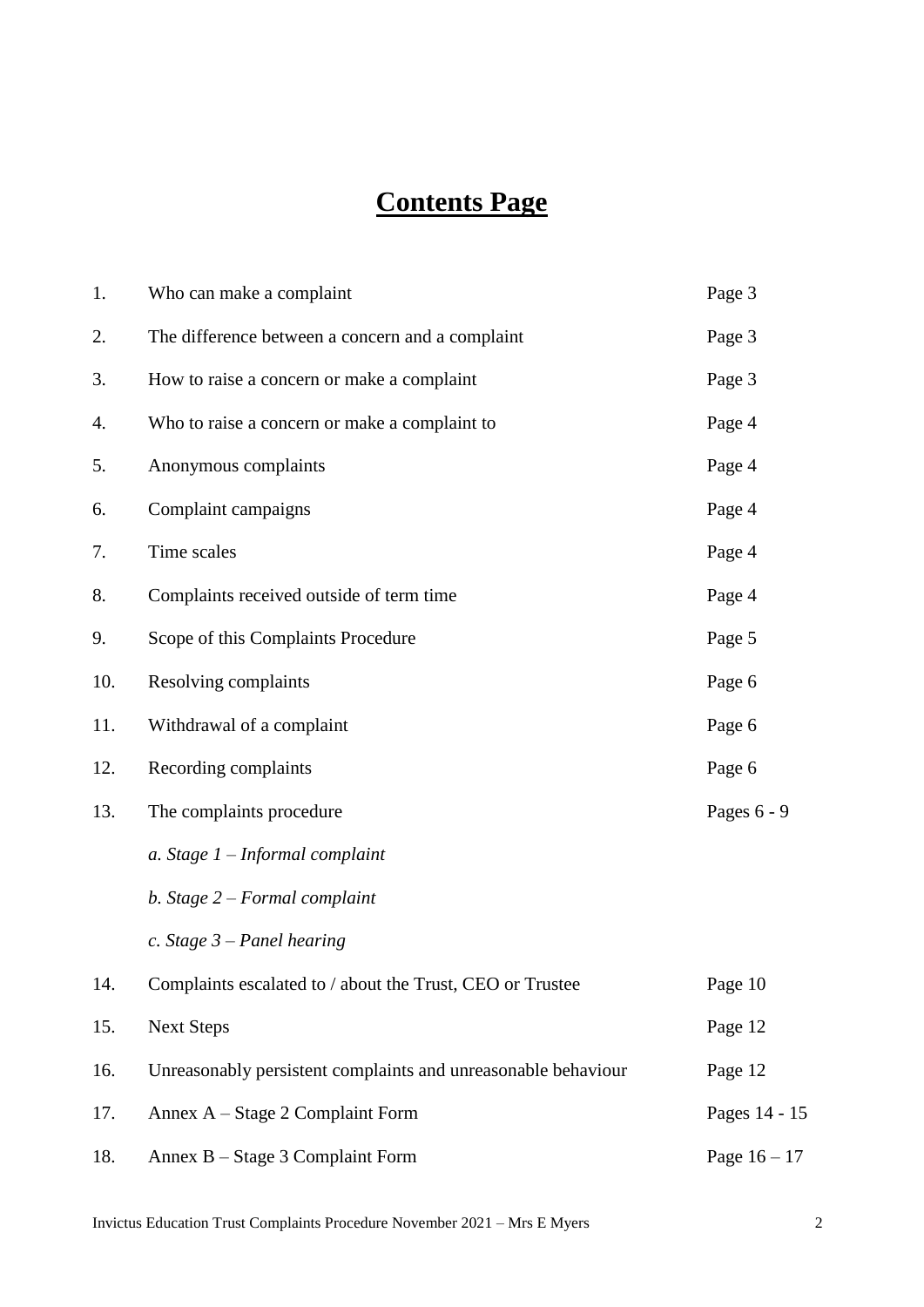## **1. Who can make a complaint?**

This Complaints Procedure is not limited to parents or carers of children that are registered at the school. Any person, including members of the public, may make a complaint to Invictus Education Trust about any provision of facilities or services that we provide. Unless complaints are dealt with under separate statutory procedures (such as appeals relating to exclusions or admissions), we will use this complaints procedure.

#### **2. The difference between a concern and a complaint**

A concern may be defined as '*an expression of worry or doubt over an issue considered to be important for which reassurances are sought'*.

A complaint may be defined as '*an expression of dissatisfaction however made, about actions taken or a lack of action*'.

It is in everyone's interest that concerns and complaints are resolved at the earliest possible stage. Many issues can be resolved informally, without the need to use the formal stages of the Complaints Procedure. The Trust takes concerns seriously and will make every effort to resolve the matter as quickly as possible.

If you have difficulty discussing a concern with a particular member of staff, we will respect your views. In these cases, the headteacher of the school concerned will refer you to another staff member. Similarly, if the member of staff directly involved feels unable to deal with a concern, the headteacher will refer you to another staff member. The member of staff may be more senior but does not have to be. The ability to consider the concern objectively and impartially is more important.

We understand however, that there are occasions when people would like to raise their concerns formally. In this case, we will attempt to resolve the issue internally, through the stages outlined within this Complaints Procedure.

#### **3. How to raise a concern or make a complaint**

Informal concerns or complaints can be made in person, in writing or by telephone. They may also be made by a third party acting on behalf on a complainant, as long as they have appropriate consent to do so.

Formal complaints should be made in writing using the forms included at the end of this procedure. If you require help in completing the form, please contact the school office or Invictus Headquarters. You can also ask a third-party organisation for example like the Citizens Advice to help you.

In accordance with equality law, we will consider making reasonable adjustments if required, to enable complainants to access and complete this complaints procedure. For instance, providing information in alternative formats, assisting complainants in raising a formal complaint or holding meetings in accessible locations.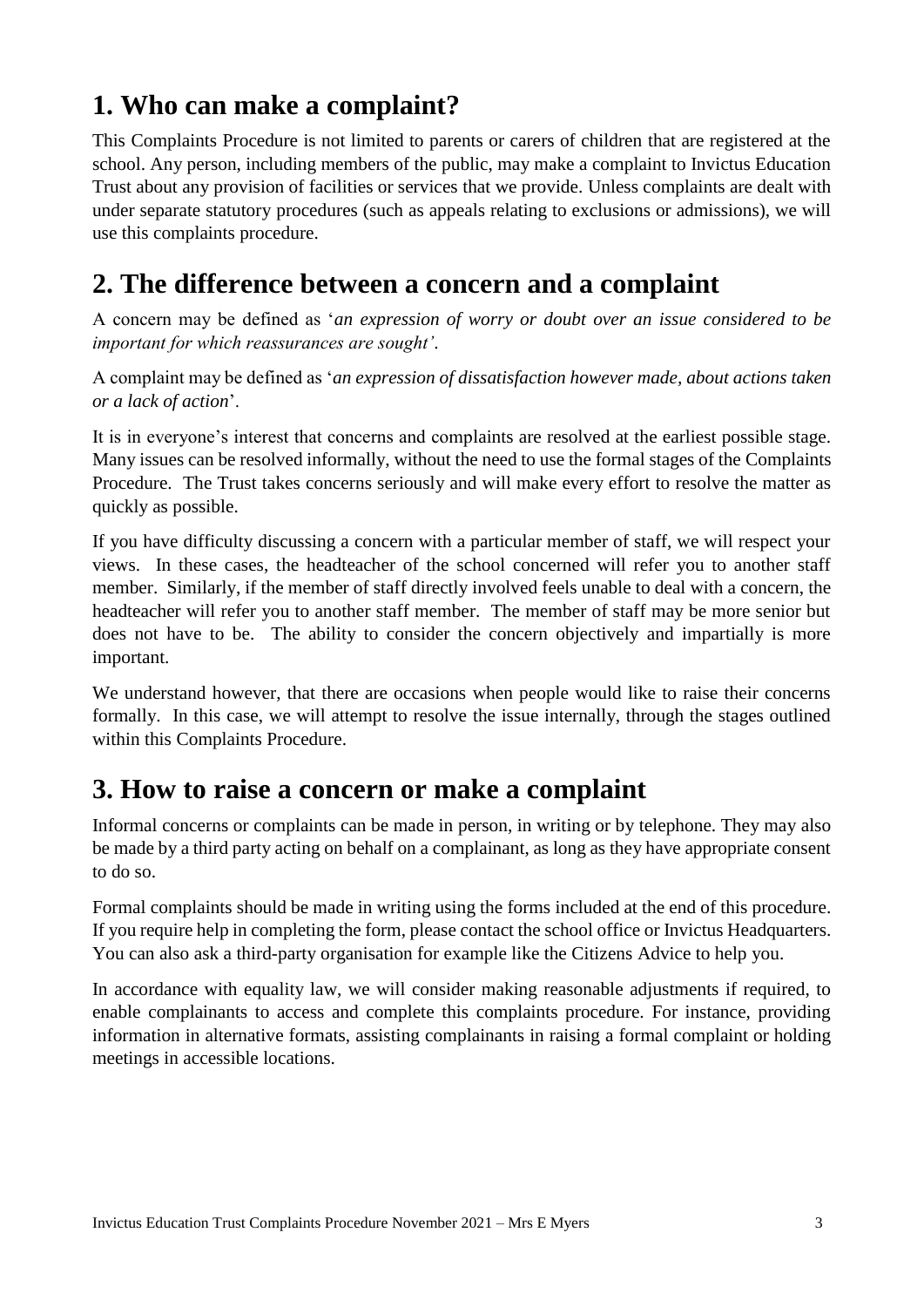## **4. Who to raise a concern or make a complaint to**

| Complaints against school staff (except the                                                                                | To the headteacher of the school concerned via                               |
|----------------------------------------------------------------------------------------------------------------------------|------------------------------------------------------------------------------|
| headteacher)                                                                                                               | the school office                                                            |
| Complaints that involve or are about the                                                                                   | Mr T Bowles, CEO of the Trust via Invictus                                   |
| headteacher                                                                                                                | Headquarters                                                                 |
| Complaints about the Chair of the Trust Board,                                                                             | Mrs E Myers, Head of Governance and                                          |
| any individual trustee of the whole Trust Board                                                                            | Compliance, via Invictus Headquarters                                        |
| Complaints about the Chair of Governors, any<br>individual governor of the whole governing<br>board of a particular school | Mrs E Myers, Head of Governance and<br>Compliance, via Invictus Headquarters |
| Complaints regarding senior members of                                                                                     | Mr T Bowles, CEO of the Trust via Invictus                                   |
| Invictus Education Trust (Except the CEO)                                                                                  | Headquarters                                                                 |
| Complaints that involve or are about the CEO                                                                               | Mr R Dimmock, Chair of Trustees via Invictus<br>Headquarters                 |

#### **5. Anonymous complaints**

We will not normally investigate anonymous complaints. However, the headteacher, Chair of Governors or Chair of the Trust Board, as appropriate, will determine whether the complaint warrants an investigation.

# **6. Complaint campaigns**

Where there are multiple complaints, from unconnected parties, but which are based on the same subject or issue, we may decide to combine these in to one complaint and send one response to all complainants, or by publishing a response on the Trust or school website, where this is an appropriate means of communication.

# **7. Time scales**

You must raise the complaint within three months of the incident or, where a series of associated incidents have occurred, within three months of the last of these incidents. We will consider complaints made outside of this time frame if exceptional circumstances apply.

# **8. Complaints received outside of term time**

We will consider complaints made outside of term time to have been received on the first school day after the holiday period.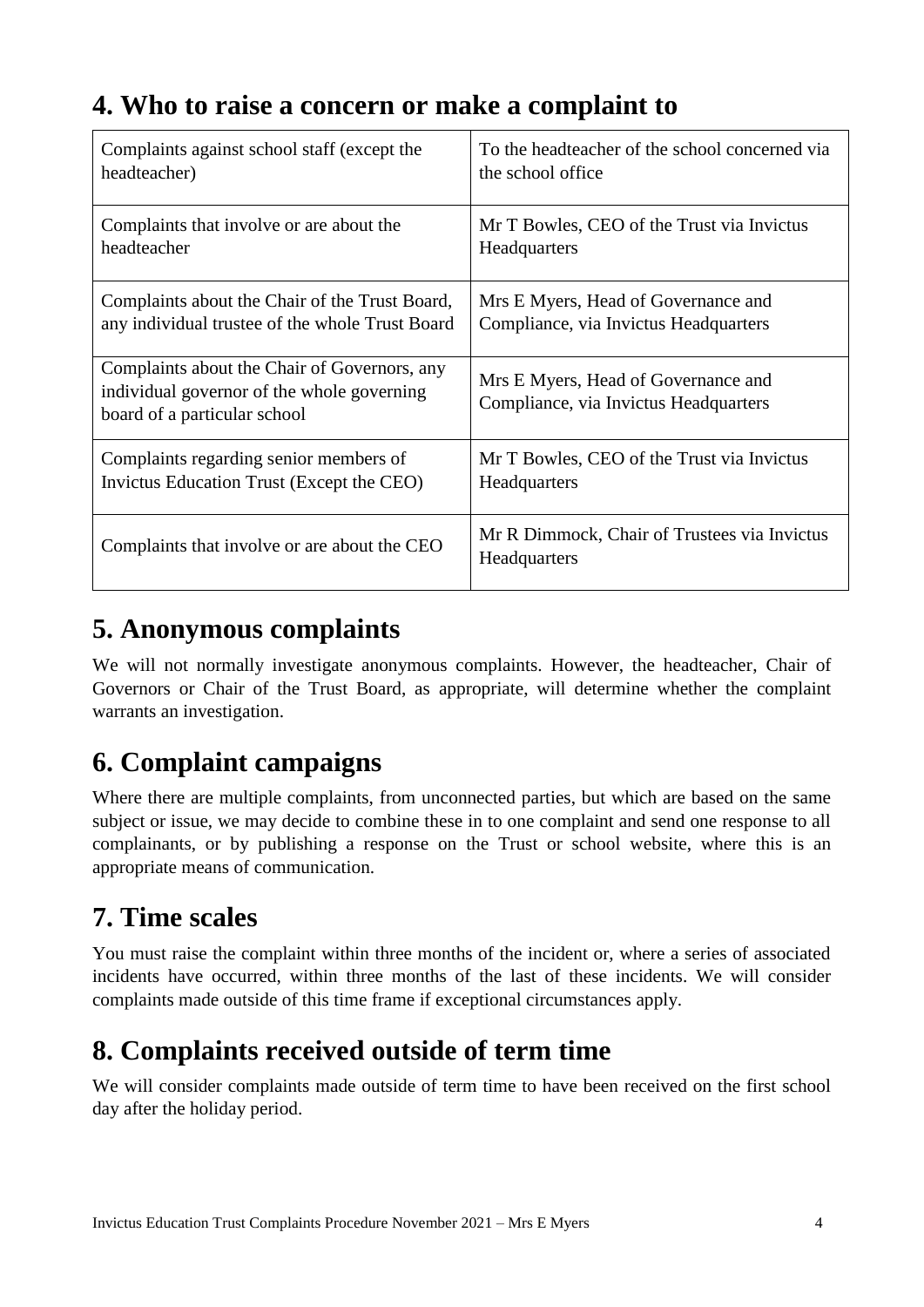# **9. Scope of this Complaints Procedure**

This procedure covers all complaints about any provision of community facilities or services by Invictus Education Trust and its schools, other than complaints that are dealt with under other statutory procedures, including those listed below.

| <b>Exceptions</b>                                                       | Who to contact                                                                                                                                                                                                                                                                                                                                                                                                                                                                                                                                                                       |  |  |
|-------------------------------------------------------------------------|--------------------------------------------------------------------------------------------------------------------------------------------------------------------------------------------------------------------------------------------------------------------------------------------------------------------------------------------------------------------------------------------------------------------------------------------------------------------------------------------------------------------------------------------------------------------------------------|--|--|
| Admissions to schools                                                   | Concerns about admissions should be handled through a separate<br>process – either through the appeals process or via the local<br>authority.                                                                                                                                                                                                                                                                                                                                                                                                                                        |  |  |
| Matters likely to require a<br><b>Child Protection</b><br>Investigation | Complaints about child protection matters are handled under our<br>child protection and safeguarding policy and in accordance with<br>relevant statutory guidance.<br>If you have serious concerns, you may wish to contact the local<br>authority designated officer (LADO) who has local responsibility<br>for safeguarding or the Multi-Agency Safeguarding Hub<br>(MASH).                                                                                                                                                                                                        |  |  |
| Exclusion of children from<br>school*                                   | Further information about raising concerns about exclusion can<br>be found at: www.gov.uk/school-discipline-exclusions/exclusions.<br>*complaints about the application of the behaviour policy can be<br>made through the school's complaints procedure.                                                                                                                                                                                                                                                                                                                            |  |  |
| Whistleblowing                                                          | We have an internal whistleblowing procedure for all our<br>employees, including temporary staff and contractors.<br>The Secretary of State for Education is the prescribed person for<br>matters relating to education for whistle-blowers in education<br>who do not want to raise matters direct with their employer.<br>Referrals can be made at: www.education.gov.uk/contactus.<br>Volunteer staff who have concerns about our school should<br>complain through the school's complaints procedure. You may<br>also be able to complain direct to the LA or the Department for |  |  |
| Staff grievances                                                        | Education (see link above), depending on the substance of your<br>complaint.<br>Complaints from staff will be dealt with under the school's                                                                                                                                                                                                                                                                                                                                                                                                                                          |  |  |
| Staff conduct                                                           | internal grievance procedures.<br>Complaints about staff will be dealt with under the school's<br>internal disciplinary procedures, if appropriate.<br>Complainants will not be informed of any disciplinary action<br>taken against a staff member as a result of a complaint. However,<br>the complainant will be notified that the matter is being<br>addressed.                                                                                                                                                                                                                  |  |  |

If other bodies are investigating aspects of the complaint, for example the police, local authority (LA) safeguarding teams or Tribunals, this may impact on our ability to adhere to the timescales within this procedure or result in the procedure being suspended until those public bodies have completed their investigations. If this happens, we will inform you of a proposed new timescale.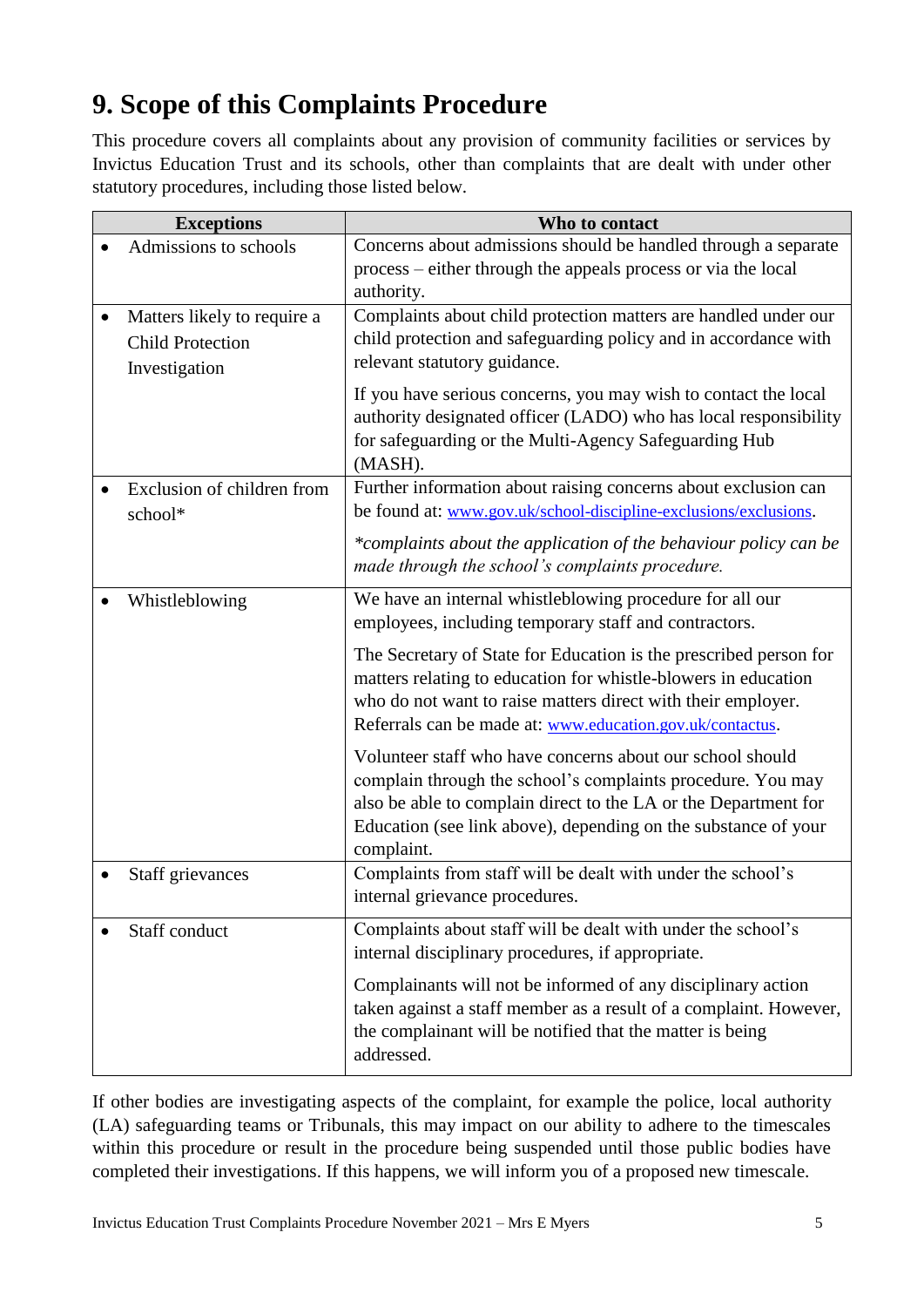If a complainant commences legal action against the Trust or one of its schools, in relation to their complaint, we will consider whether to suspend the complaints procedure until those legal proceedings have concluded.

## **10. Resolving complaints**

At each stage in the procedure, the Trust wants to resolve the complaint. If appropriate, we will acknowledge that the complaint is upheld in whole or in part. In addition, we may offer one or more of the following:

- an explanation;
- an admission that the situation could have been handled differently or better;
- an assurance that we will try to ensure the event complained of will not recur;
- an explanation of the steps that have been or will be taken to help ensure that it will not happen again and an indication of the timescales within which any changes will be made;
- an undertaking to review school policies in light of the complaint;
- an apology.

## **11. Withdrawal of a complaint**

If a complainant wants to withdraw their complaint, we will ask them to confirm this in writing.

## **12. Recording complaints**

A written record will be kept of all complaints, and of whether they are resolved at the preliminary stage or proceed to a panel hearing, along with what actions have been taken, regardless of the decision.

All correspondence statements and records relating to individual complaints will be kept confidential, except where the Secretary of State or a body conducting an inspection under section 109 of the 2008 Act requests access to them.

## **13. The complaints procedure**

#### **Stage 1 – Informal complaint**

It is to be hoped that most concerns can be expressed and resolved on an informal basis.

Concerns should be raised with either the class teacher, year head / subject head or headteacher. Complainants should not approach individual governors or trustees to raise concerns or complaints. They have no power to act on an individual basis and it may also prevent them from considering complaints at Stage 3 of the procedure.

At the conclusion of their investigation, the appropriate person investigating the complaint will provide an informal written response within 10 school days of the date of receipt of the complaint.

If the issue remains unresolved, the next step is to make a formal complaint.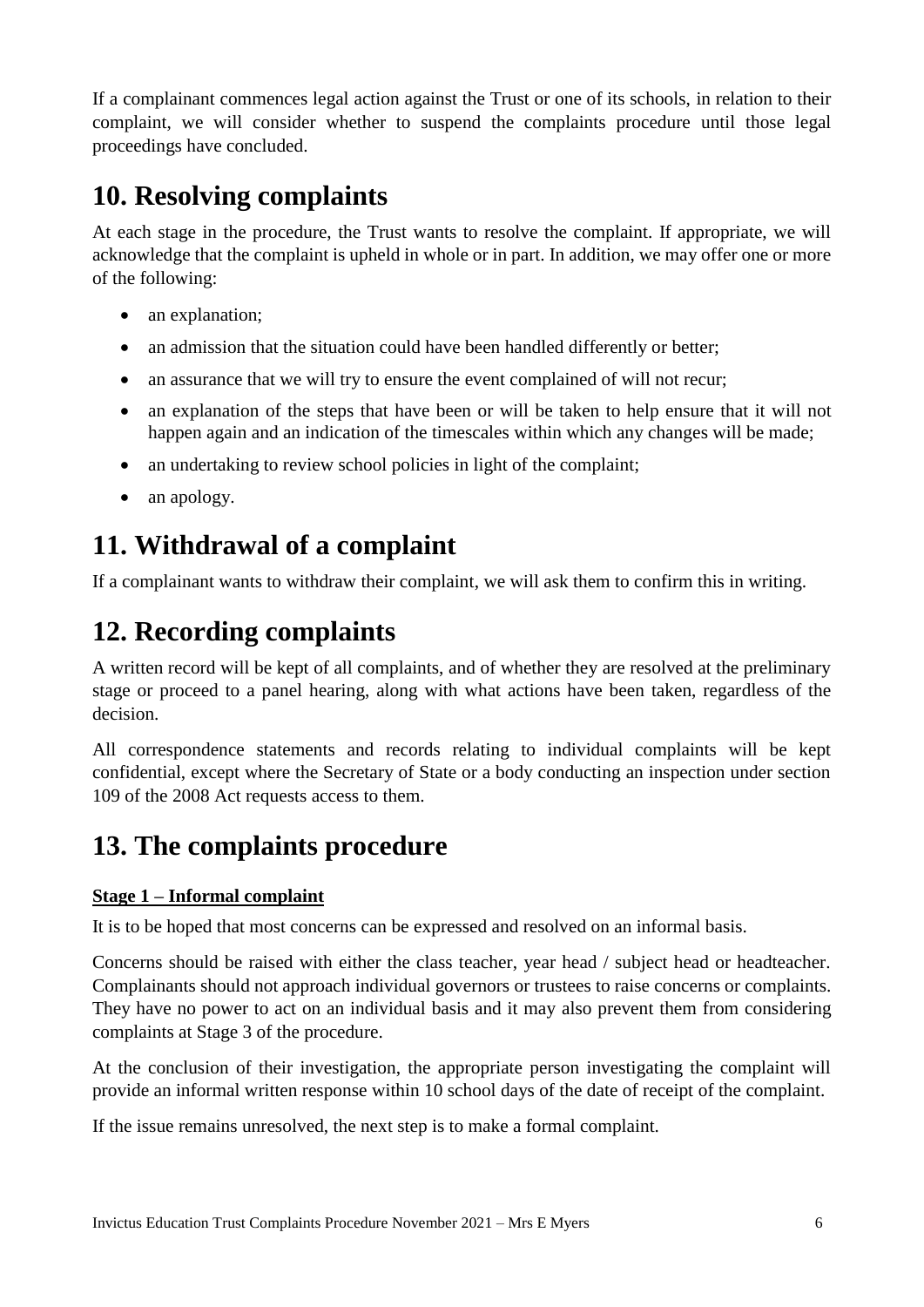#### **Stage 2 – Formal complaint**

Formal complaints must be made to the headteacher (unless they are about the headteacher), via the school office. **This may initially be done in person but it must be followed up in writing using the Stage 2 Complaint Form found at Annex A of this procedure.**

The headteacher will record the date the complaint is received and will acknowledge receipt of the complaint in writing (either by letter or email) within 5 school days.

Within this response, the headteacher will seek to clarify the nature of the complaint, ask what remains unresolved and what outcome the complainant would like to see. The headteacher can consider whether a face to face meeting is the most appropriate way of doing this.

*Note: The head teacher may delegate the investigation to another member of the school's senior leadership team but not the decision to be taken.*

During the investigation, the headteacher (or investigator) will:

- if necessary, interview those involved in the matter and/or those complained of;
- keep a written record of any meetings/interviews in relation to their investigation.

A member of staff being interviewed as part of the investigation can choose to be accompanied if they so wish. This must be communicated to the headteacher (or investigator) in advance of the meeting.

At the conclusion of their investigation, the headteacher will provide a formal written response within 20 school days of the date of receipt of the complaint. If the headteacher is unable to meet this deadline, they will provide the complainant with an update and revised response date.

The response will detail any actions taken to investigate the complaint and provide a full explanation of the decision made and the reason(s) for it. Where appropriate, it will include details of actions the Trust or school will take to resolve the complaint.

The headteacher will advise the complainant of how to escalate their complaint should they remain dissatisfied with the outcome of Stage 2.

If the complaint is about the headteacher, or a member of the governing board (including the Chair or Vice-Chair) the CEO, a member of the Executive Team or a suitably skilled trustee or governor will be appointed to complete all the actions at Stage 2.

If the complaint is:

- jointly about the Chair and Vice Chair or
- the entire governing board or
- the majority of the governing board

Stage 2 will be considered by the Chief Executive Officer or an independent investigator appointed by the Chief Executive Officer. This may be a trustee or someone from an alternative governing board from another school in the Trust. If such an appointment is made, at the conclusion of their investigation, the independent investigator will provide a formal written response to the Chief Executive Officer.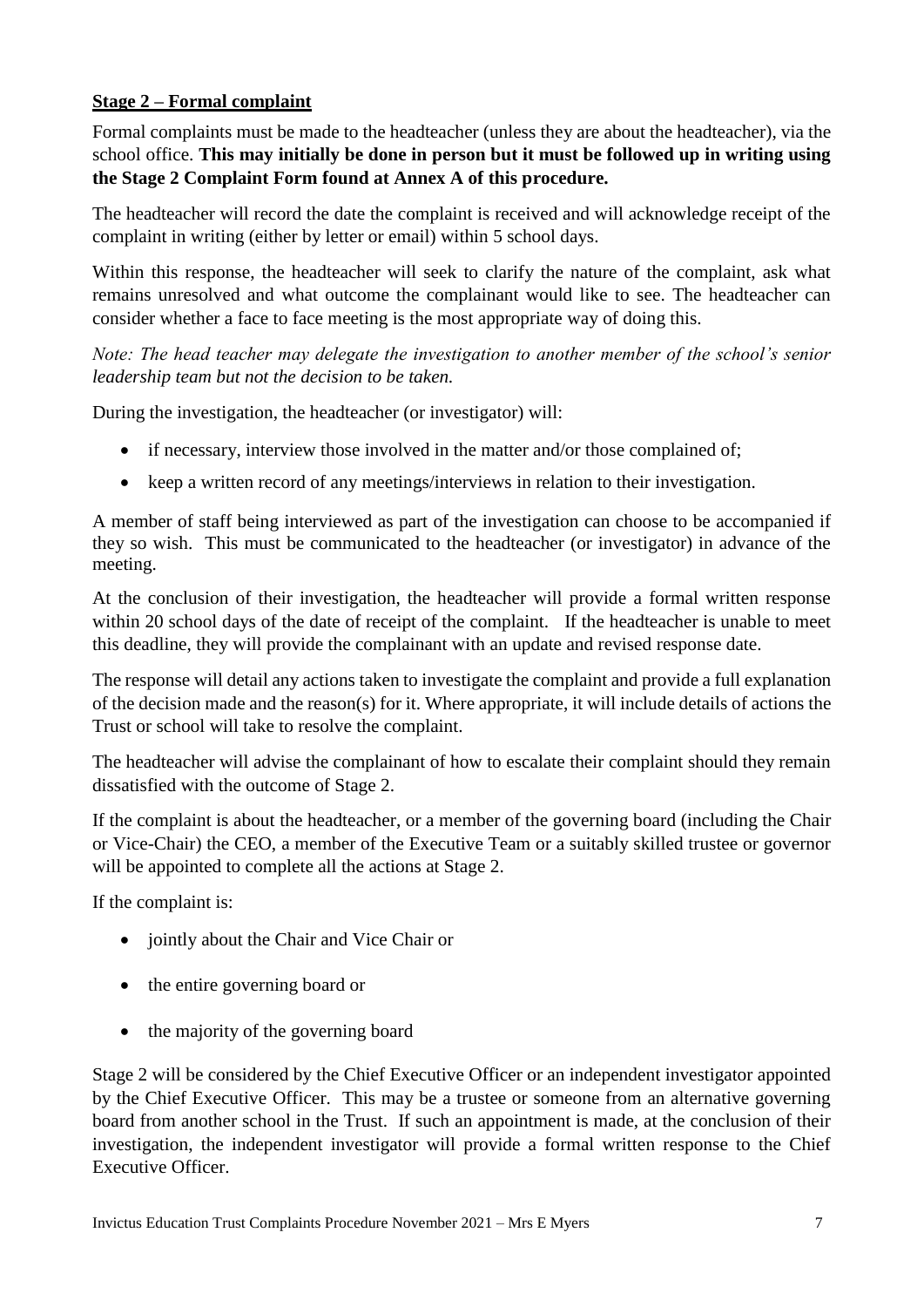#### **Stage 3 – Panel Hearing**

If the complainant is dissatisfied with the outcome at Stage 2 and wishes to take the matter further, they can escalate the complaint to Stage  $3 - a$  panel hearing consisting of at least three people who were not directly involved in the matters detailed in the complaint, with one panel member who is independent of the management and running of the school or Trust, as appropriate. This is the final stage of the Complaints Procedure.

**A request to escalate to Stage 3 must be made to the Head of Governance and Compliance, via Invictus Headquarters, within 10 school days of receipt of the Stage 2 response using the Stage 3 Complaint Form found at Annex B of this procedure.** 

The Head of Governance and Compliance will record the date the complaint is received and acknowledge receipt of the complaint in writing (either by letter or email) within 5 school days.

Requests received outside of this time frame will only be considered if exceptional circumstances apply. Exceptional circumstances will be determined by the Trust.

The Head of Governance and Compliance will write to the complainant to inform them of the date of the panel hearing. They will aim to convene a hearing within 20 school days of receipt of the Stage 3 request. If this is not possible, the Head of Governance and Compliance will provide an anticipated date and keep the complainant informed.

If the complainant rejects the offer of three proposed dates, without good reason, the Head of Governance and Compliance will decide when to hold the meeting. It will then proceed in the complainant's absence on the basis of written submissions from both parties.

If the complaint is:

- jointly about the Chair and Vice Chair or
- the entire governing board or
- the majority of the governing board

Stage 3 will be heard by the trustees and an independent panel member.

A complainant may bring someone along to the panel hearing to provide support. This can be a relative or friend. Generally, we do not encourage either party to bring legal representatives to the hearing However, there may be occasions when legal representation is appropriate. For instance, if a school employee is called as a witness in a complaint meeting, they may wish to be supported by union and/or legal representation.

*Note: Complaints about staff conduct will not generally be handled under this Complaints Procedure. Complainants will be advised that any staff conduct complaints will be considered under (Human Resources) staff disciplinary procedures, if appropriate, but outcomes will not be shared with them.* 

Representatives from the media are not permitted to attend.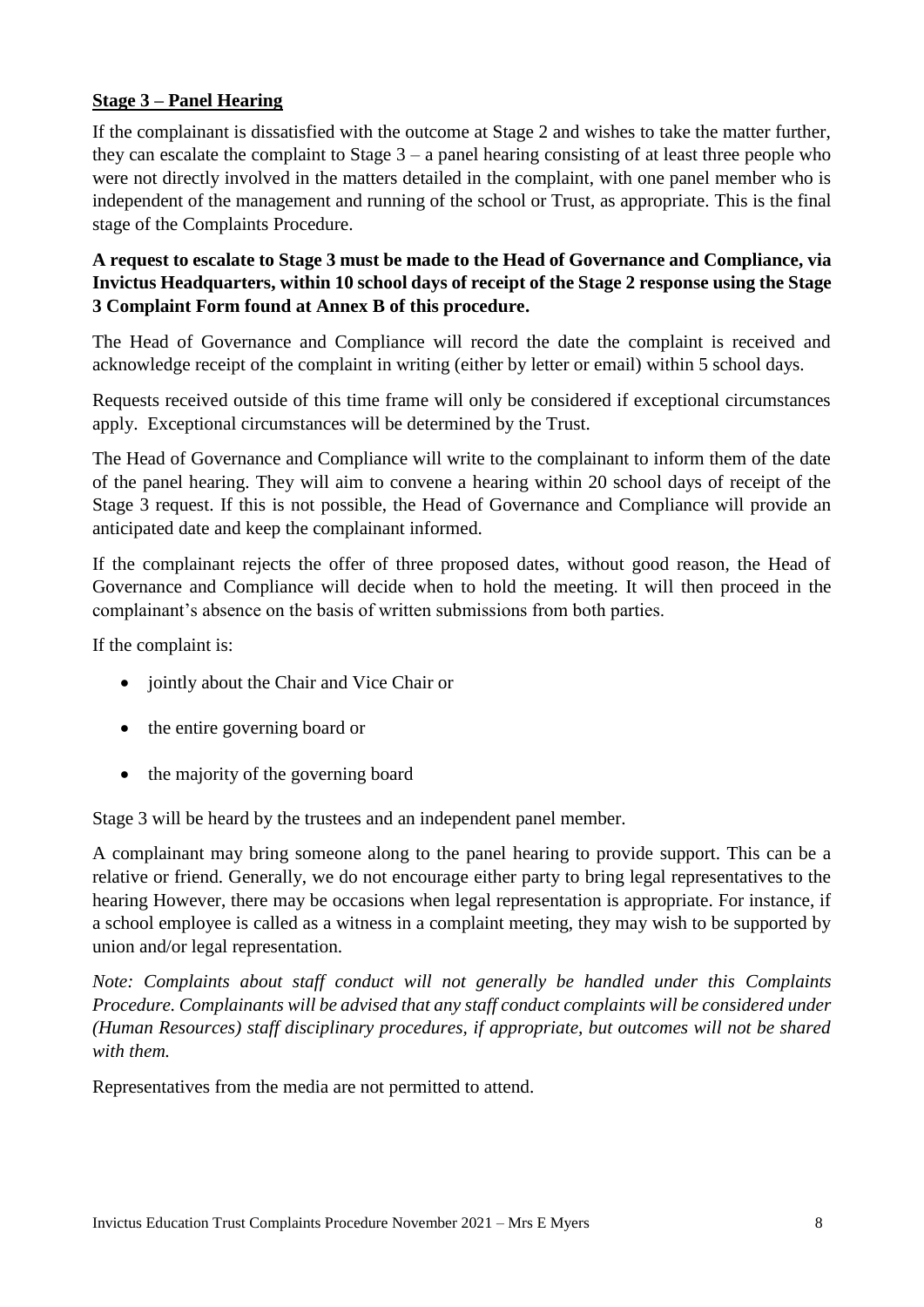At least 15 school days before the hearing, the Head of Governance and Compliance will:

- confirm and notify the complainant of the date, time and venue of the meeting, ensuring that, if the complainant is invited, the dates are convenient to all parties and that the venue and proceedings are accessible
- request copies of any further written material to be submitted to the panel at least 10 school days before the meeting.

Any written material will be circulated to all parties at least 5 school days before the date of the hearing. The panel will not normally accept, as evidence, recordings of conversations that were obtained covertly and without the informed consent of all parties being recorded.

The panel will also not review any new complaints at this stage or consider evidence unrelated to the initial complaint to be included. New complaints must be dealt with from Stage 1 of the procedure.

The meeting will be held in private. Electronic recordings of hearings or conversations are not normally permitted unless a complainant's own disability or special needs require it. Prior knowledge and consent of all parties attending must be sought before hearings or conversations take place. Consent will be recorded in any minutes taken.

The panel will consider the complaint and all the evidence presented. The panel can:

- uphold the complaint in whole or in part;
- dismiss the complaint in whole or in part.

If the complaint is upheld in whole or in part, the panel will:

- decide on the appropriate action to be taken to resolve the complaint;
- where appropriate, recommend changes to the school's systems or procedures to prevent similar issues in the future.

The Chair of the panel will provide the complainant and Trust and school with a full explanation of their decision and the reason(s) for it, in writing, within 5 school days.

The letter to the complainant will include details of how to contact the Education and Skills Funding Agency (ESFA) if they are dissatisfied with the way their complaint has been handled.

The response will detail any actions taken to investigate the complaint and provide a full explanation of the decision made and the reason(s) for it. Where appropriate, it will include details of actions the Trust or school will take to resolve the complaint.

The panel will ensure that those findings and recommendations are sent by electronic mail or otherwise given to the complainant and, where relevant, the person complained about. Furthermore, they will be available for inspection on the school premises by the proprietor and the headteacher.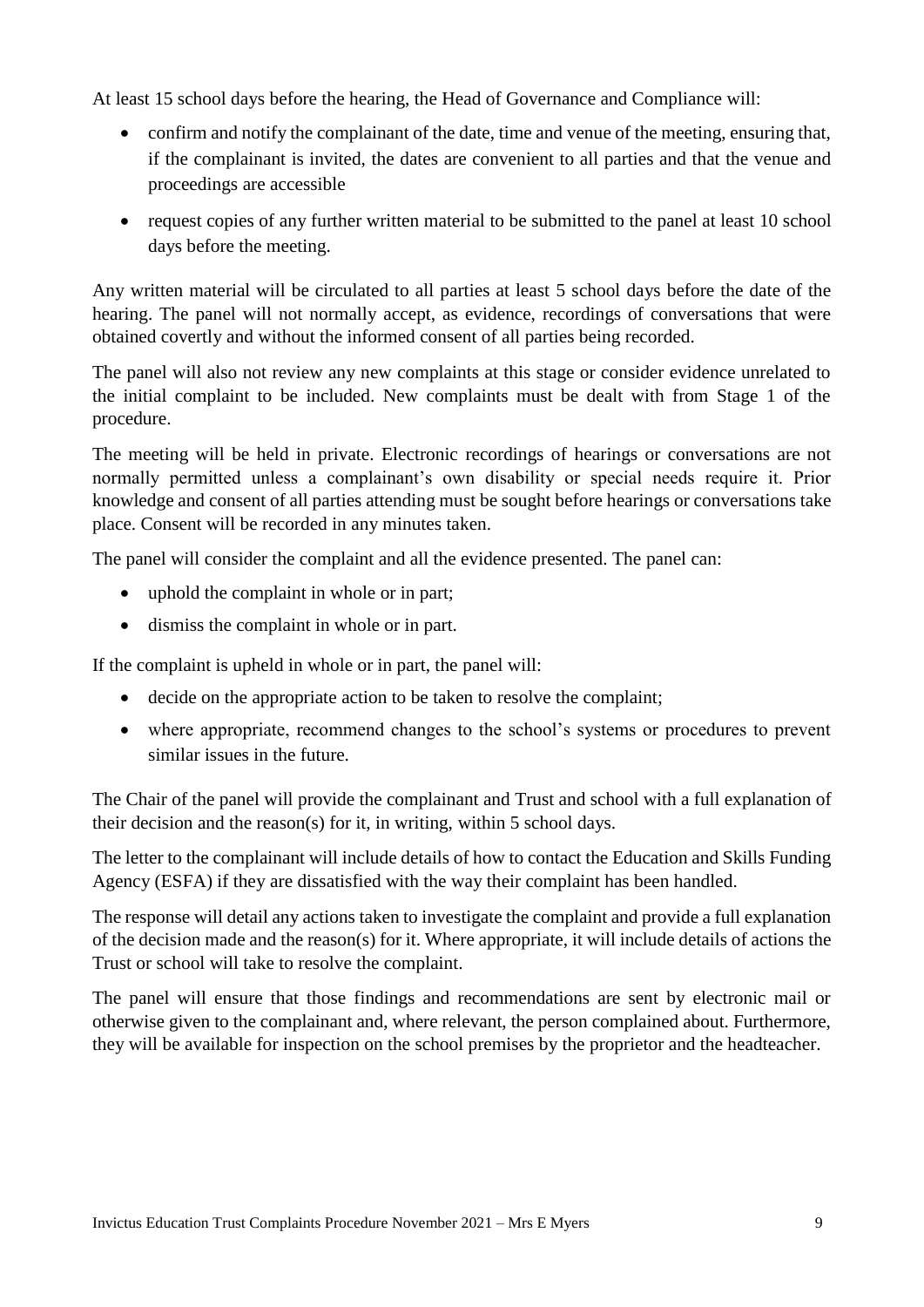## **14. Complaints about the Trust, CEO or Trustee**

If a complaint is directly about the Trust rather than one of its schools, then the complaint should be sent to the CEO to be investigated.

The CEO will write to the complainant acknowledging the complaint within **5 school days** of the date that the written request was received. The acknowledgement will confirm that the complaint will be investigated under Stage 2 of this Complaints Procedure and will confirm the date for providing a response to the complainant.

Following the investigation, the CEO will write to the complainant confirming the outcome within **30 school days** of the date that the letter was received. If this time limit cannot be met, the CEO will write to the Complainant within **30 school days** of the date that the letter was received**,** explaining the reason for the delay and providing a revised date.

If the complaint concerns the CEO or a Trustee, the complaint should be investigated by the Chair of the Trust Board. If a complaint is received about the Chair, the complaint will be referred to the Vice Chair for investigation

*NB. Where the Chair of the Trust Board has investigated the complaint, they will write the letter of outcome to the complainant and provide a copy to the CEO.* 

If the complainant is not satisfied with the outcome of the previous stage, the complainant should write to the Head of Governance and Compliance asking for the complaint to be heard before a Complaint Panel, within 10 school days.

The Head of Governance and Compliance will record the date the complaint is received and acknowledge receipt of the complaint in writing (either by letter or email) within 5 school days.

Requests received outside of this time frame will only be considered if exceptional circumstances apply. Exceptional circumstances will be determined by the Trust.

The Head of Governance and Compliance will write to the complainant to inform them of the date of the hearing. They will aim to convene a hearing within 20 school days of receipt of the request. If this is not possible, the Head of Governance and Compliance will provide an anticipated date and keep the complainant informed.

If the complainant rejects the offer of three proposed dates, without good reason, the Head of Governance and Compliance will decide when to hold the hearing. It will then proceed in the complainant's absence on the basis of written submissions from both parties.

If the complaint is:

- jointly about the Chair and Vice Chair or
- the entire trust board or
- the majority of the trust board

Stage 3 will be heard by a completely independent panel.

Invictus Education Trust Complaints Procedure November 2021 – Mrs E Myers 10 The panel will consist of three members. None of the three members of the panel will have been involved in the incidents or events which led to the complaint, or have been involved in dealing with the complaint in the previous stages, of have any detailed prior knowledge of the complaint.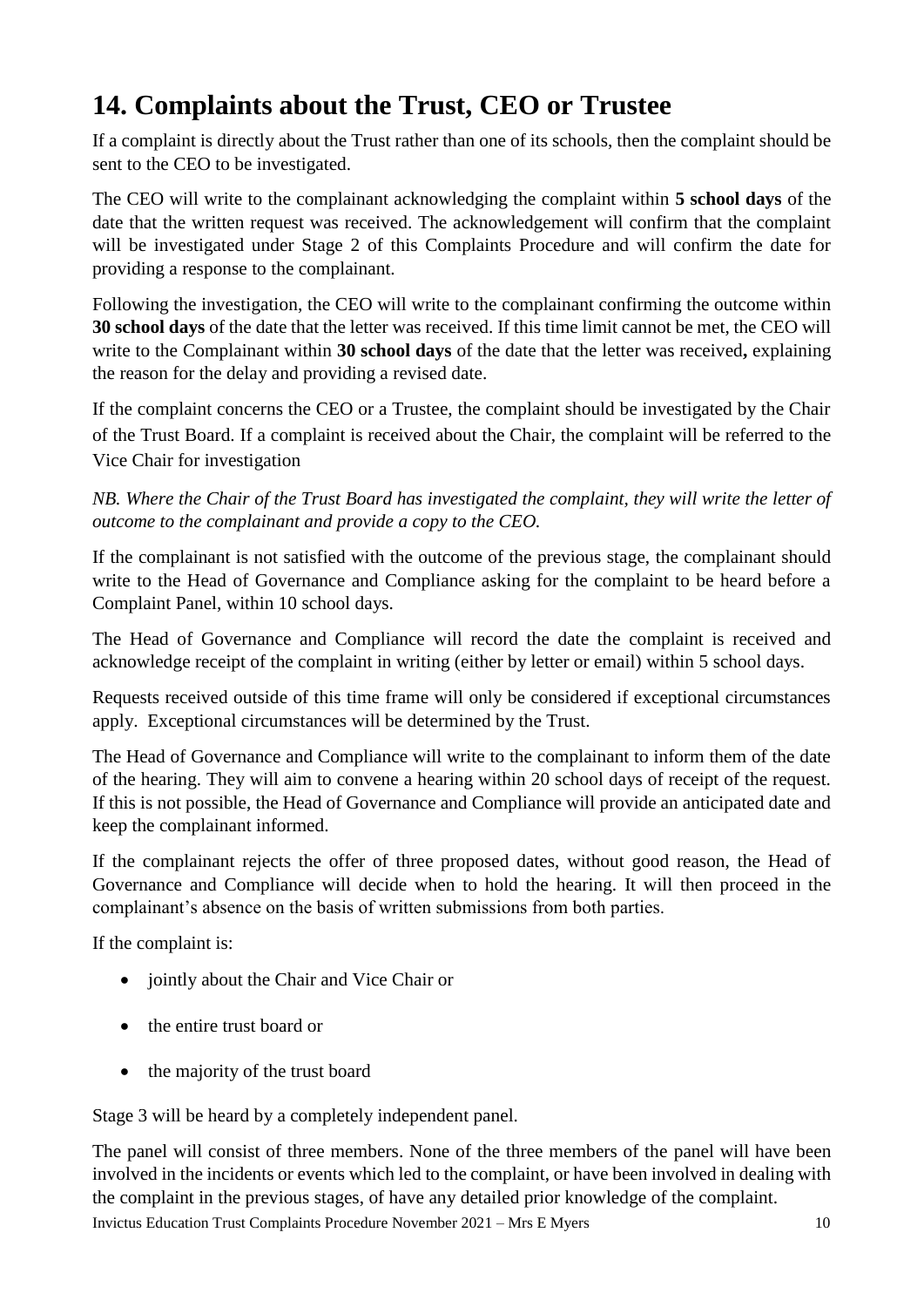One of the members of the panel will be independent of the management and running of the Trust. This means that the independent panel member will not be a Trustee or an employee of the Trust.

A complainant may bring someone along to the panel hearing to provide support. This can be a relative or friend. Generally, we do not encourage either party to bring legal representatives to the hearing. However, there may be occasions when legal representation is appropriate.

For instance, if a trust employee is called as a witness in a complaint hearing, they may wish to be supported by union and/or legal representation.

*Note: Complaints about staff conduct will not generally be handled under this Complaints Procedure. Complainants will be advised that any staff conduct complaints will be considered under staff disciplinary procedures, if appropriate, but outcomes will not be shared with the them.* 

Representatives from the media are not permitted to attend.

At least 15 school days before the hearing, the Head of Governance and Compliance will:

- confirm and notify the complainant of the date, time and venue of the hearing, ensuring that, if the complainant is invited, the dates are convenient to all parties and that the venue and proceedings are accessible
- request copies of any further written material to be submitted to the panel at least 10 school days before the meeting.

Any written material will be circulated to all parties at least 5 school days before the date of the meeting. The panel will not normally accept, as evidence, recordings of conversations that were obtained covertly and without the informed consent of all parties being recorded.

The panel will also not review any new complaints at this stage or consider evidence unrelated to the initial complaint to be included.

The meeting will be held in private. Electronic recordings of hearings or conversations are not normally permitted unless a complainant's own disability or special needs require it. Prior knowledge and consent of all parties attending must be sought before hearings or conversations take place. Consent will be recorded in any minutes taken.

The panel will consider the complaint and all the evidence presented. The panel can:

- uphold the complaint in whole or in part;
- dismiss the complaint in whole or in part.

If the complaint is upheld in whole or in part, the panel will:

- decide on the appropriate action to be taken to resolve the complaint;
- where appropriate, recommend changes to the school's systems or procedures to prevent similar issues in the future.

The Chair of the panel will provide the complainant and Trust with a full explanation of their decision and the reason(s) for it, in writing, within 5 school days.

The letter to the complainant will include details of how to contact the Education and Skills Funding Agency (ESFA) if they are dissatisfied with the way their complaint has been handled.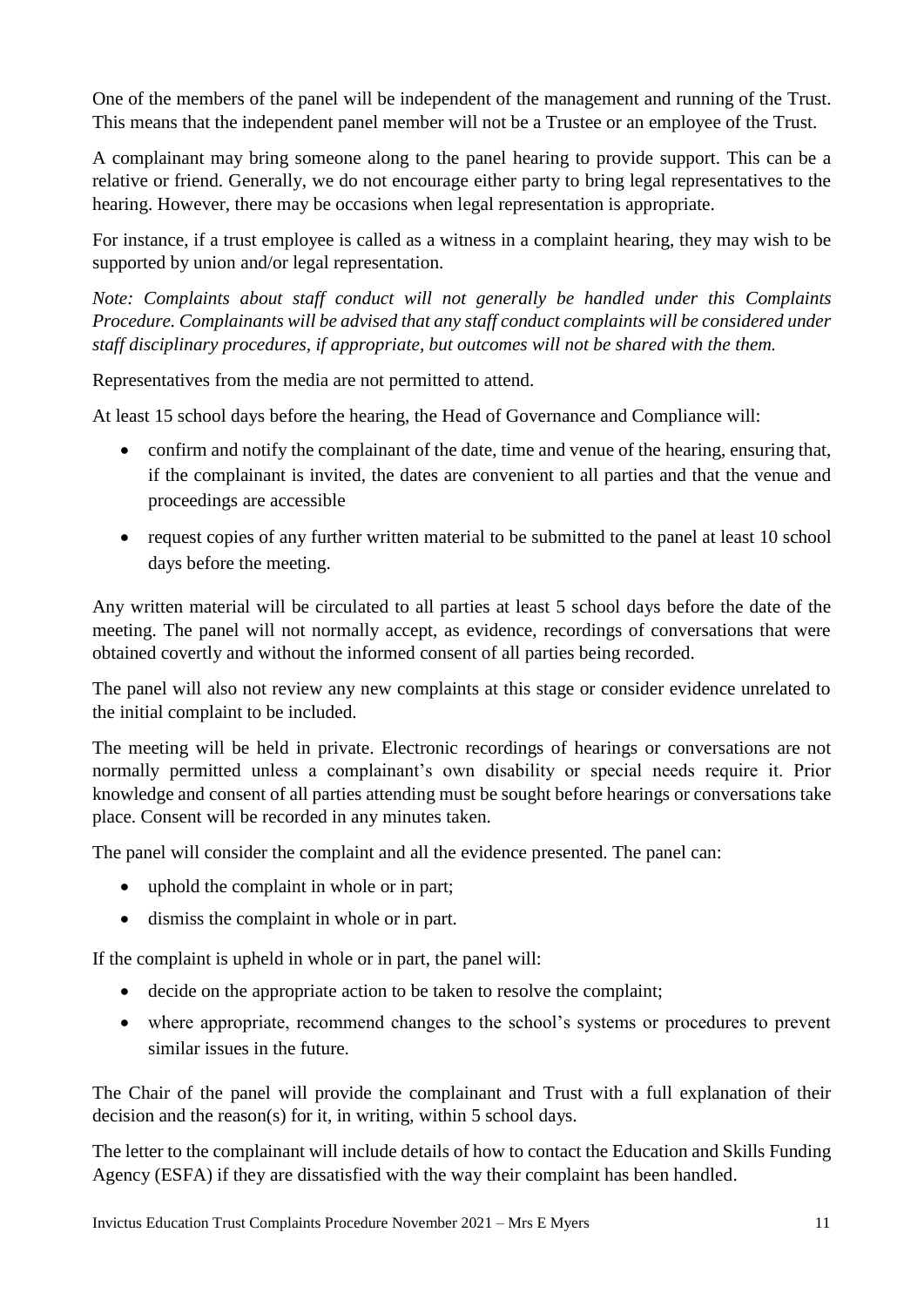The response will detail any actions taken to investigate the complaint and provide a full explanation of the decision made and the reason(s) for it. Where appropriate, it will include details of actions the Trust will take to resolve the complaint.

The panel will ensure that those findings and recommendations are sent by electronic mail or otherwise given to the complainant and, where relevant, the person complained about. Furthermore, they will be available for inspection on the Trust premises by the proprietor and the CEO.

# **15. Next Steps**

If the complainant believes the school or Trust did not handle their complaint in accordance with the published complaints procedure or they acted unlawfully or unreasonably in the exercise of their duties under education law, they can contact the ESFA after they have completed Stage 3.

The ESFA will not normally reinvestigate the substance of complaints or overturn any decisions made by Invictus Education Trust. They will consider whether the Trust or school has adhered to education legislation and any statutory policies connected with the complaint and whether they have followed [Part 7 of the Education \(Independent School Standards\) Regulations 2014](http://www.legislation.gov.uk/uksi/2010/1997/schedule/1/made).

The complainant can refer their complaint to the ESFA online at: [www.education.gov.uk/contactus,](http://www.education.gov.uk/contactus) by telephone on: 0370 000 2288 or by writing to:

Academy Complaints and Customer Insight Unit Education and Skills Funding Agency Cheylesmore House 5 Quinton Road **Coventry** CV1 2WT

#### **16. Unreasonably persistent complainants and unreasonable complaint behaviour**

There are rare circumstances where we will deviate from the Complaints Procedure. These include, but are not necessarily limited to:

- where the complainant's behaviour towards staff, governors or trustees is unacceptable, for example, is abusive, offensive or threatening;
- where, because of the frequency of their contact with the school, the complainant is hindering the consideration of their or other people's complaints and/or the proper running of the school;
- where the complainant's complaint is clearly vexatious and/or has patently insufficient grounds;
- where the complainant's complaint is the same, similar to or based on the same facts of a complaint which has already been considered in full by the school or Trust.

In these circumstances, we may:

• inform the complainant that their behaviour is unacceptable or unreasonably persistent and ask them to change it;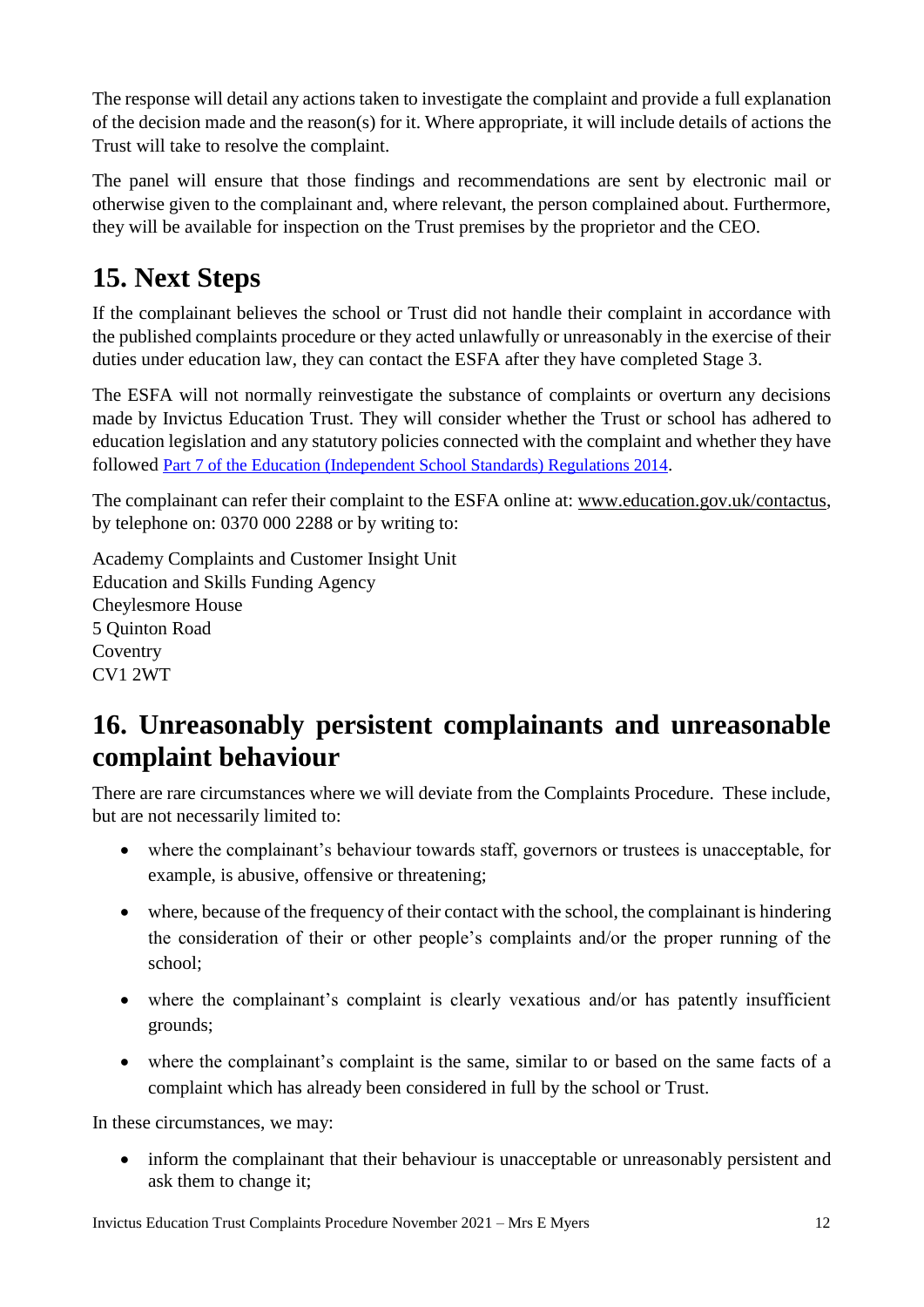- restrict the complainant's access to the school, e.g. requesting contact in a particular form (for example, letters only), requiring contact to take place with a named person only, restricting telephone calls to specified days and times or banning the complainant from the school's premises;
- conduct the panel hearing on the papers only, i.e. not hold a hearing;
- refuse to consider the complaint and refer the complainant directly to the Education and Skills Funding Agency (ESFA).

In all cases, we will write to tell the complainant why we believe their behaviour is unacceptable or unreasonably persistent, what action we are taking and the duration of that action. Where the behaviour is so extreme that it threatens the immediate safety and welfare of staff, members of the Trust we will consider other options, for example reporting the matter to the police or taking legal action. In such cases, we may not give the complainant prior warning of that action.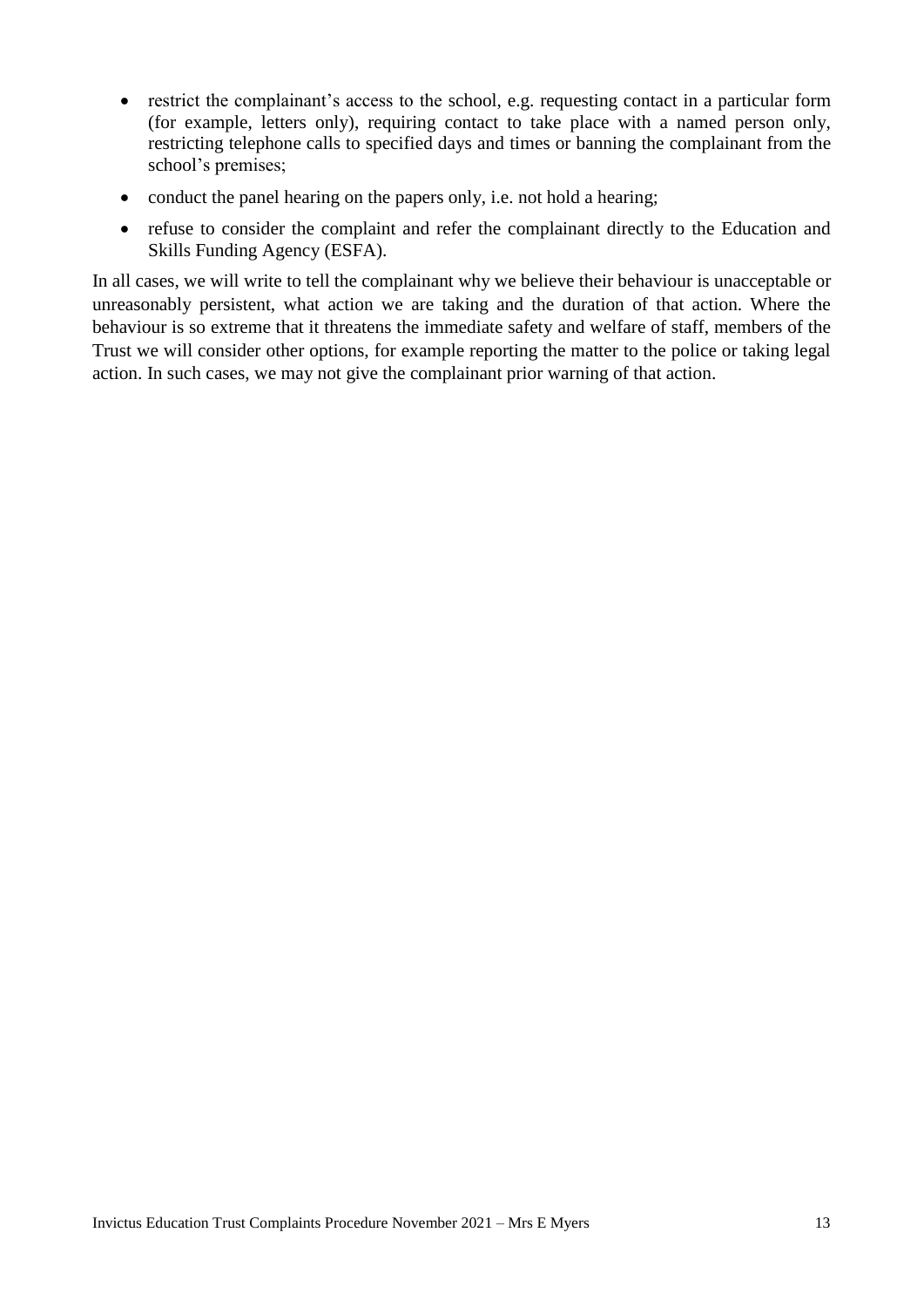#### **Annex A - Stage 2 Complaint Form**

**Your name:**

**Pupil's name (if relevant):**

**Your relationship to the pupil (if relevant):**

**Address:** 

**Postcode: Day time telephone number: Evening telephone number: Email address:**

**Please give details of your complaint, including whether you have spoken to anybody at the school about it.**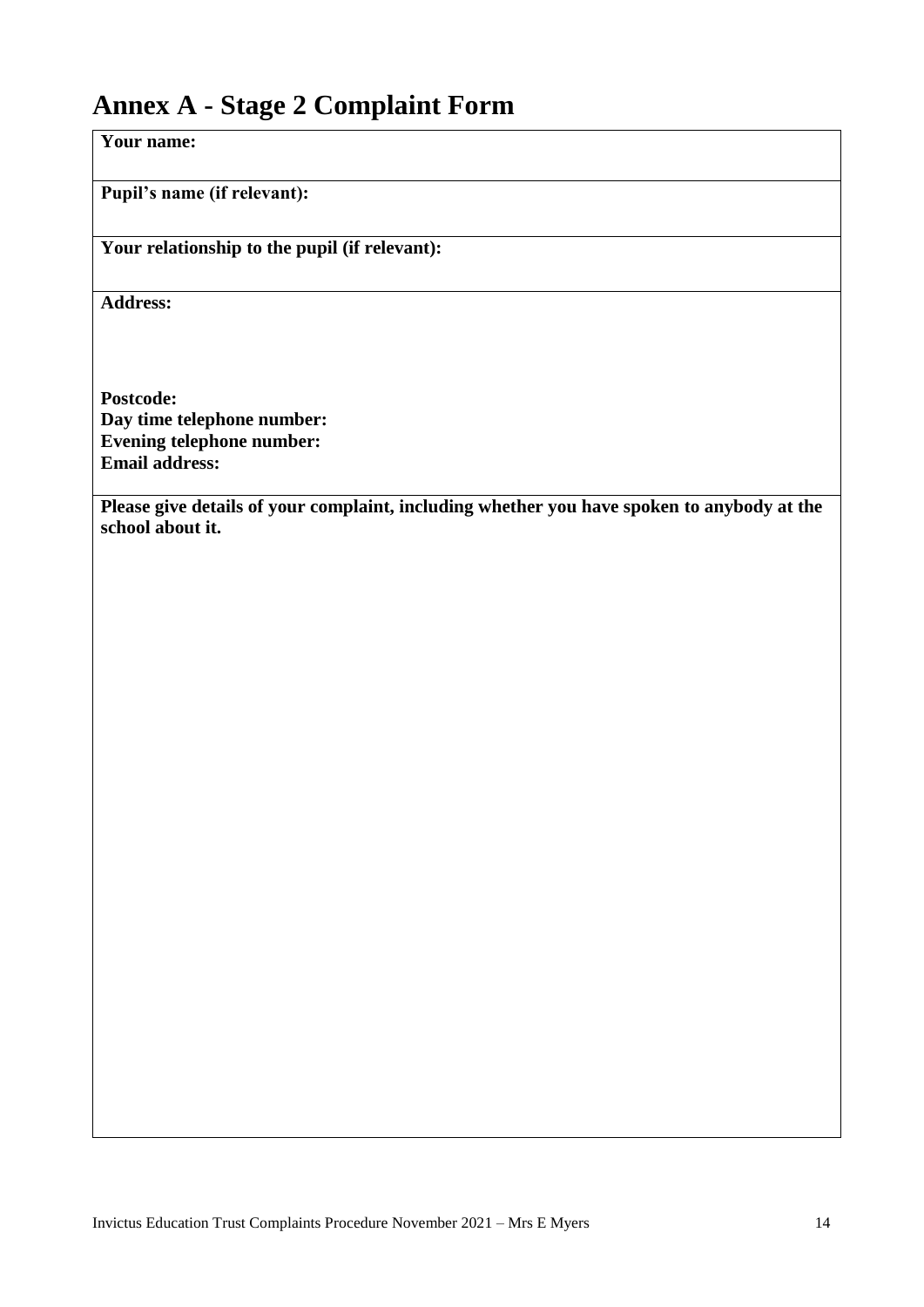| What actions do you feel might resolve the problem at this stage? |
|-------------------------------------------------------------------|
|-------------------------------------------------------------------|

**Are you attaching any paperwork? If so, please give details.**

**Signature:**

**Date:**

**Official use**

**Date acknowledgement sent:**

**By who:** 

**Complaint referred to:**

**Action taken:** 

**Date:**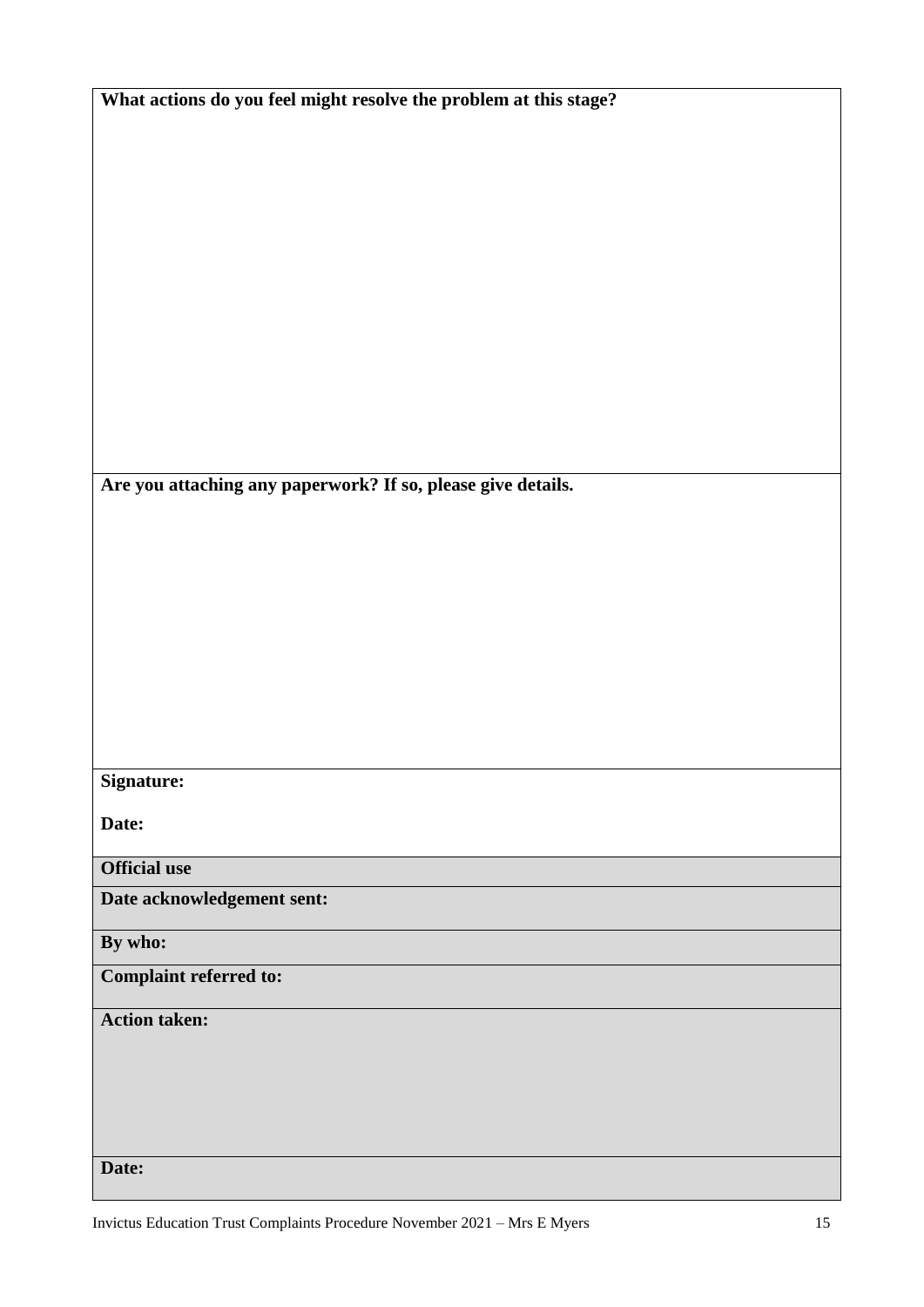# **Annex B - Stage 3 Complaint Form**

| Your name:                                                                            |
|---------------------------------------------------------------------------------------|
| Pupil's name (if relevant):                                                           |
| Your relationship to the pupil (if relevant):                                         |
| <b>Address:</b>                                                                       |
|                                                                                       |
| Postcode:                                                                             |
| Day time telephone number:                                                            |
| <b>Evening telephone number:</b>                                                      |
| <b>Email address:</b>                                                                 |
| Please give details of your formal complaint                                          |
|                                                                                       |
|                                                                                       |
|                                                                                       |
|                                                                                       |
|                                                                                       |
|                                                                                       |
|                                                                                       |
|                                                                                       |
|                                                                                       |
|                                                                                       |
|                                                                                       |
|                                                                                       |
|                                                                                       |
|                                                                                       |
|                                                                                       |
|                                                                                       |
| Why are you dissatisfied by the decision made at Stage 2 of the Complaints Procedure? |
|                                                                                       |
|                                                                                       |
|                                                                                       |